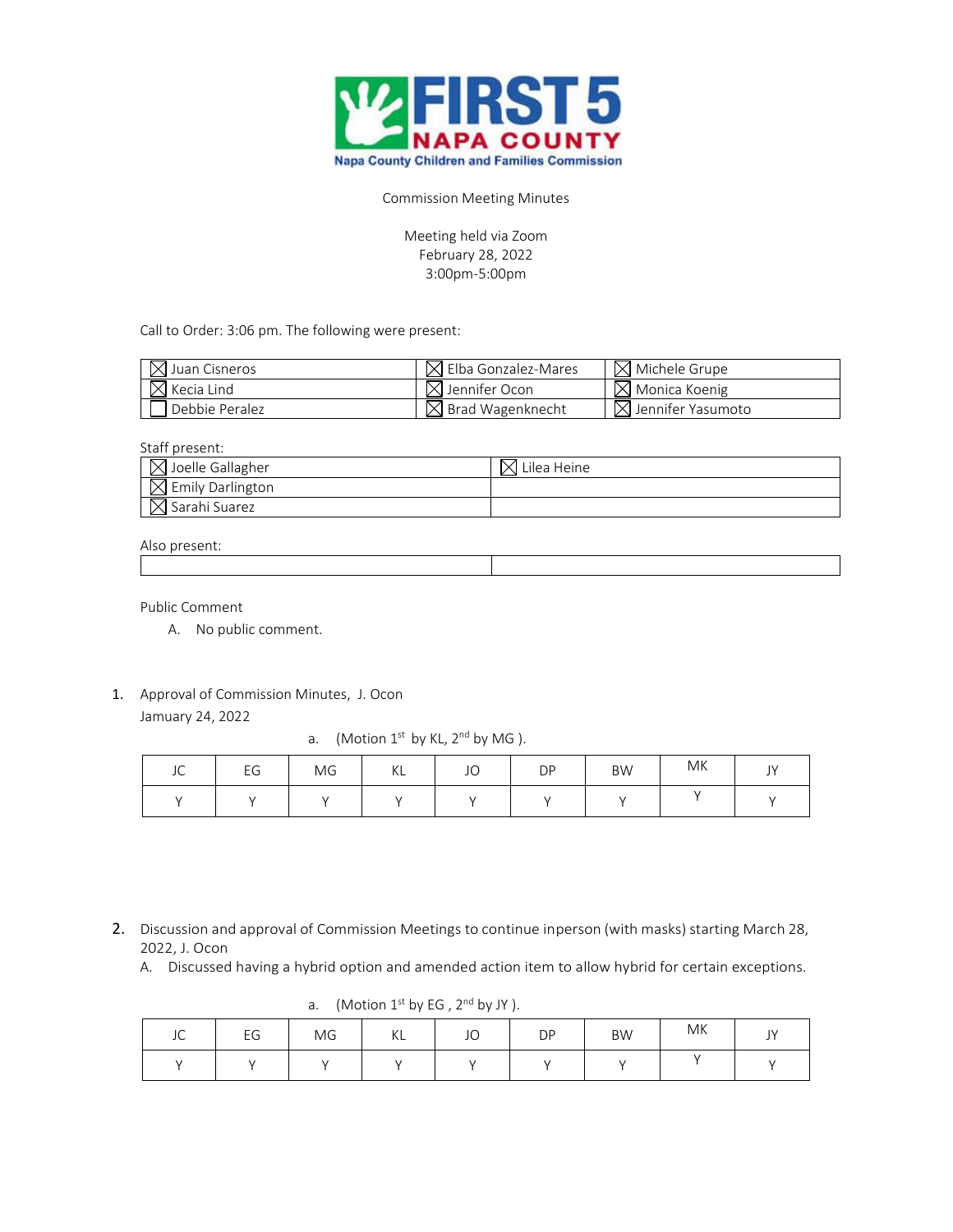## 3. Fiscal, J. Ocon

A. Approved budget amendment to include Prop 56 revenue of \$224,172.63. This will be revenue and has not been allocated.

| $\sim$<br>ب ر | EG | MG | KL | JO | <b>DP</b> | <b>BW</b> | MK | $\mathbf{A}$<br><u>.</u> |
|---------------|----|----|----|----|-----------|-----------|----|--------------------------|
|               |    |    |    |    |           |           |    |                          |

a. (Motion  $1^{st}$  by JC,  $2^{nd}$  by BW).

- 4. Staff Updates, J. Gallagher
	- A. New strategic plan will be 3 years not 5 and Anne Sutkowi-Hemstreet will work on RFP and proposdals will be submitted by June 17, 2022. Final plan will be presented in March 2023 to inform process for FY 23-24.
	- B. First 5 Napa Network: Second cohort retreat will be March 1, 2022 which means we're half way through the thirst cohort.
	- C. Quality Counts: Regional Safe Space Training was a success, there were 43 guest at first session and 31 guest at second session. The second series are full and there is a waitlist, these reginal trainings support Rainbow Kits work and focus on creating safe spaces.
	- D. Home Visitation Coordination: Michele Small Haggart will be preparing to share work of Home Visiting Collaborative, data will be submitted this month to First 5 California.
	- E. Community Programs: Rainbow Family League is coming to a close and last team meeting will be Saturday March 5, 2022. Discussion of how to further support work after RFL and what future seasons of RFL look like are happening and empathic interviews are currently taking place.
- 5. Policy/Advocacy Updates and Discussion, J. Gallagher
	- A. American Rescue Act funding for families/children: There was direction to allocate 3 million to existing MSA grant process. There is also postpartum care expansion as part of ARPA, this means that effective April 1, 2022 any individual eliegeable for pregnancy and postpartum care services under medi-cal or MCAP is entitled to an additional 10 months of postpartum coverage at the enf of their 60-day postpartum coverage.
	- B. Other: No Update
- 6. Commission Business, J. Ocon
	- A. Reminder to commission that form 700 is due April 1, 2022.
- 7. Items for next commission meeting, J. Ocon
	- A. None to note at this time.
- 8. Annoncements:
	- A. First 5 Napa Network dinner will be April 10, 2022 at Jeniffer Palmer's house, J. Gallagher
	- B. Books called "Vote Everyday" have been introduced to a lednig library, M. Grupe